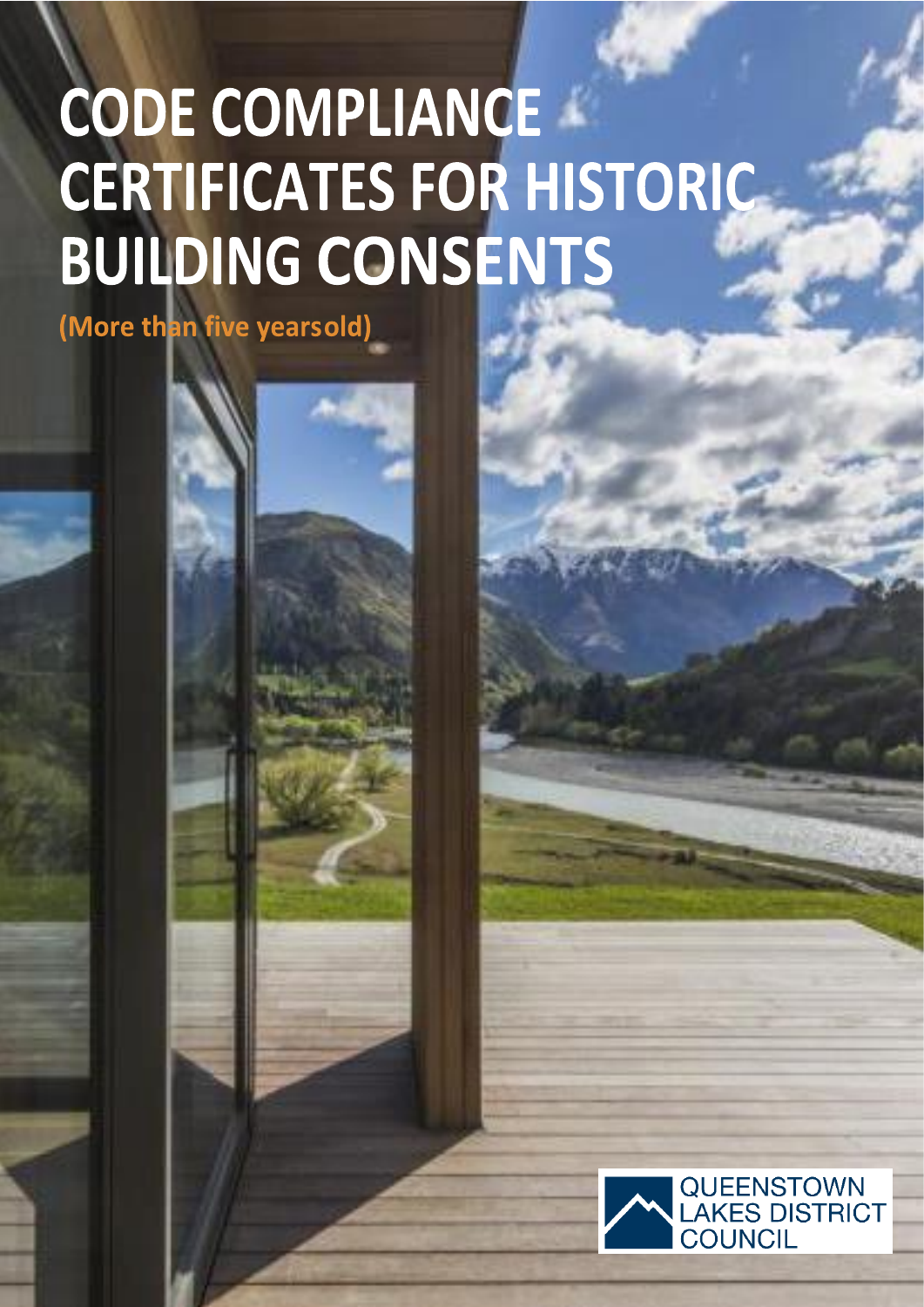

### **Why is a CCC important?**

A Code Compliance Certificate (CCC) is a legally recognised document that is issued under section 95 of the Building Act 2004. It verifies that the building work complies with the consented designs and is compliant with the New Zealand Building Code.

The issuing of a CCC is the final stage of the building consent process. However, in some cases this final step is overlooked. Some owners may not know that it is their responsibility to request a CCC and others believe their contractors are taking care of it. Some projects are never finished, or people forget to let the Council know that the project is complete.

Many home owners only discover their building has no CCC when they decide to sell or when a prospective purchaser gets a report on the property. Often the sale or auction of a property relies on there being a CCC issued. Some banks won't lend against a property if there is no formal sign-off for building work, and some insurance companies won't cover building work if it doesn't have a CCC.

Although this can be a stressful time for the home owner, the process to issue the CCC cannot be rushed. All home owners are therefore strongly encouraged to apply for CCCs well in advance of any sale of their property.

## **Why is it Complicated for Historical Building Consents?**

Before QLDC can issue a CCC, it must be determined 'on reasonable grounds' that the work complies with both the New Zealand Building Code and the plans and specifications that were associated with the original building consent.

The Building Code has specific time periods set out for durability of various elements of construction. The longer building work is left before applying for a CCC, the harder it is to determine whether these minimum time periods will be complied with. In cases where the building work is already 5 or more years old elements of the work may have already exceeded their expected durability or manufacturer's warranty.

For most Historical Building Consent CCC applications the home owner will be asked to complete an application to alter the durability period (AF WM Application for Waiver or Modification for B2 Durability). This is a declaration that the owner and QLDC acknowledge that the durability timeframe for the building elements has been reduced due to the delays with the CCC application.

All CCC applications for historical building consents need to be evaluated carefully to assess the level of investigation that will be required. While the objective is to arrive at a successful outcome for the applicant, there may be situations where QLDC cannot be satisfied that the building work complies and therefore the CCC cannot be issued.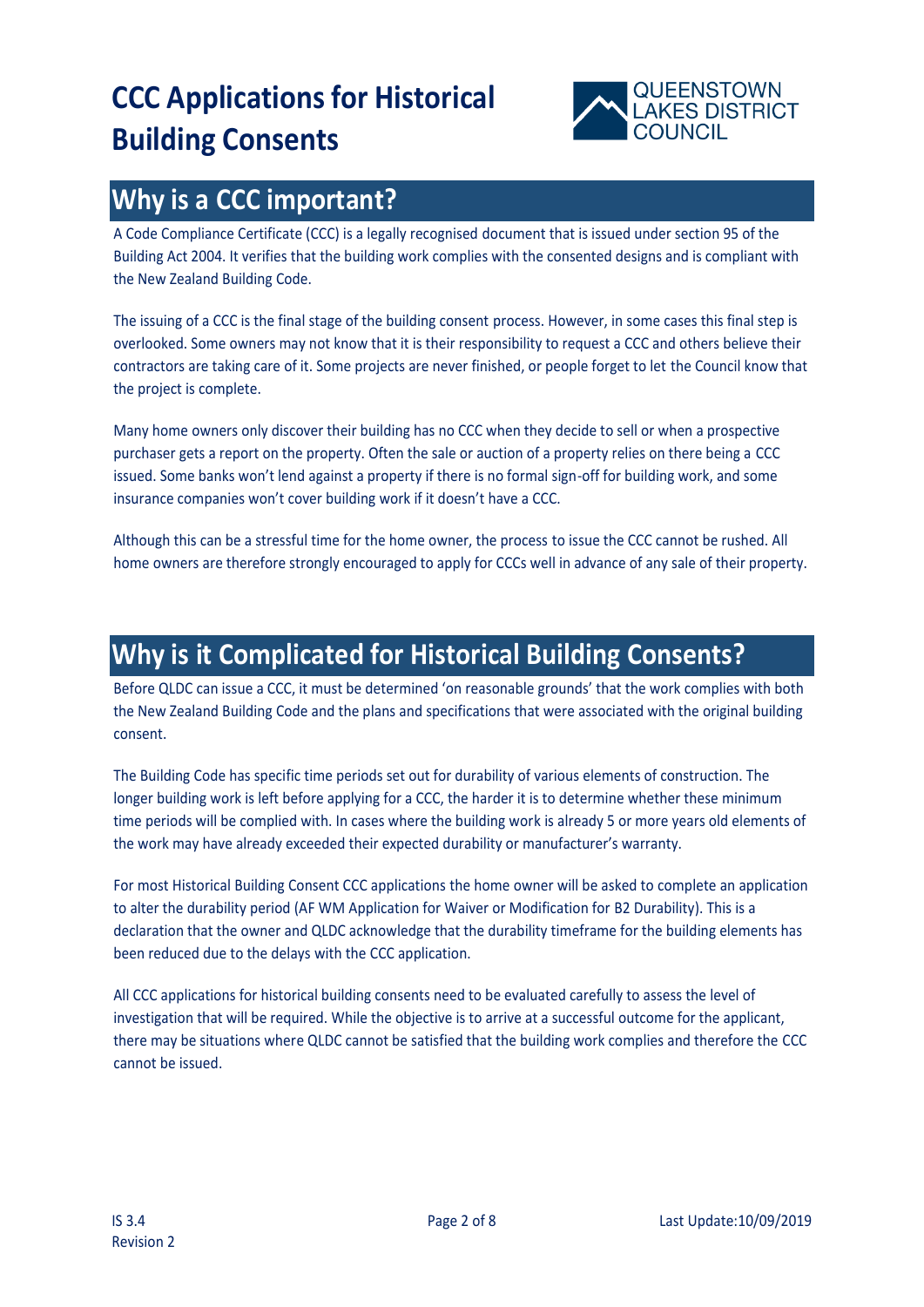

### **The Process**

- 1. To start the process you must complete a "Form 6 CCC Application Form" (supplied with your issued Building Consent or available on our website).
- 2. Submit your completed Form 6 along with scanned copies of all of your Producer Statements, Certificates, SS forms through the QLDC website Sharefile Portal.
- 3. If your building consent is over five years old an application form to modify to durability period will be required (AF WM Application for Waiver or Modification for B2 Durability) . You will be asked to apply for and sign this as part of the CCC processing.
- 4. For all CCC applications QLDC has 20 working days to complete the CCC processing and either issue or refuse to issue CCC. The CCC processing involves a review of the quality of submitted documentation to confirm whether QLDC can be satisfied on reasonable grounds that all requirements have been satisfied.
- 5. The processing will assess the history of the build work and the probable scope of inspection requirements. Factors considered in this review include:
	- the age of the building work
	- the complexity of the design and the materials used
	- the results of inspections already carried out
	- any outstanding matters, including fees
- 6. Once the quality and accuracy of all submitted information has been assessed. You will be contacted by QLDC to advise whether:
	- A Final Inspection is approved, or
	- A Final Inspection is not approved
- 7. If a Final inspection is approved, you can book it over the phone (03 450 0369) or through our website. A Building Control officer will complete the Final Inspection to assess whether the building work complied at the time of completion as well evaluating the likelihood that it will continue to comply for the for the required durability time period.
- 8. If an inspection is not approved, it is because the technical review of your file revealed that the work would be unlikely to comply if it was inspected. It would therefore be unreasonable for the owner to incur inspection costs when it is unlikely to result in a CCC being issued. In these circumstances the owner may:
	- Supply evidence that the work complies
	- Take no further action

If you wish to supply further evidence you may chose to obtain a building inspection report from an **independent "suitably qualified" building consultant<sup>1</sup>** to verify the compliance of the historical

-

<sup>&</sup>lt;sup>1</sup> See page 5 for further details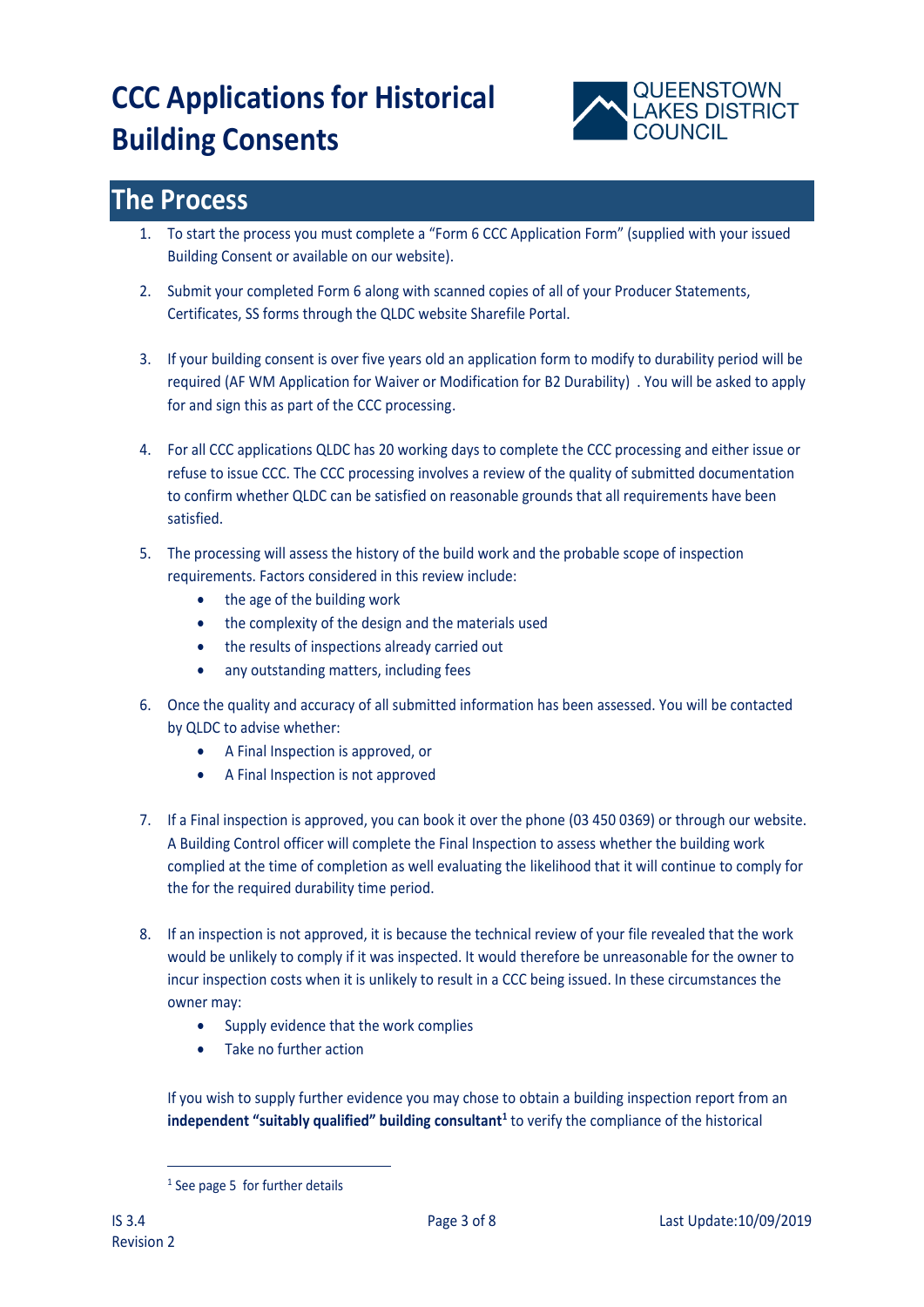

building work. This report may be submitted as additional evidence to allow the decision to approve a Final Inspection to be reviewed.

- 9. If the Final Inspection passes then a decision to issue the CCC will be made. You will then be sent a copy of your issued CCC
- 10. If the Final Inspection fails then you will need to remediate the identified issues and then book a reinspection. The CCC processing clock remains on hold until the final inspection passes. If the failing is significant then you may be advised that a decision not to issue the CCC has been made.
- 11. In cases where serious non-compliance is identified during the Final Inspection, QLDC can issue a Notice to Fix that requires you to remediate the identified items.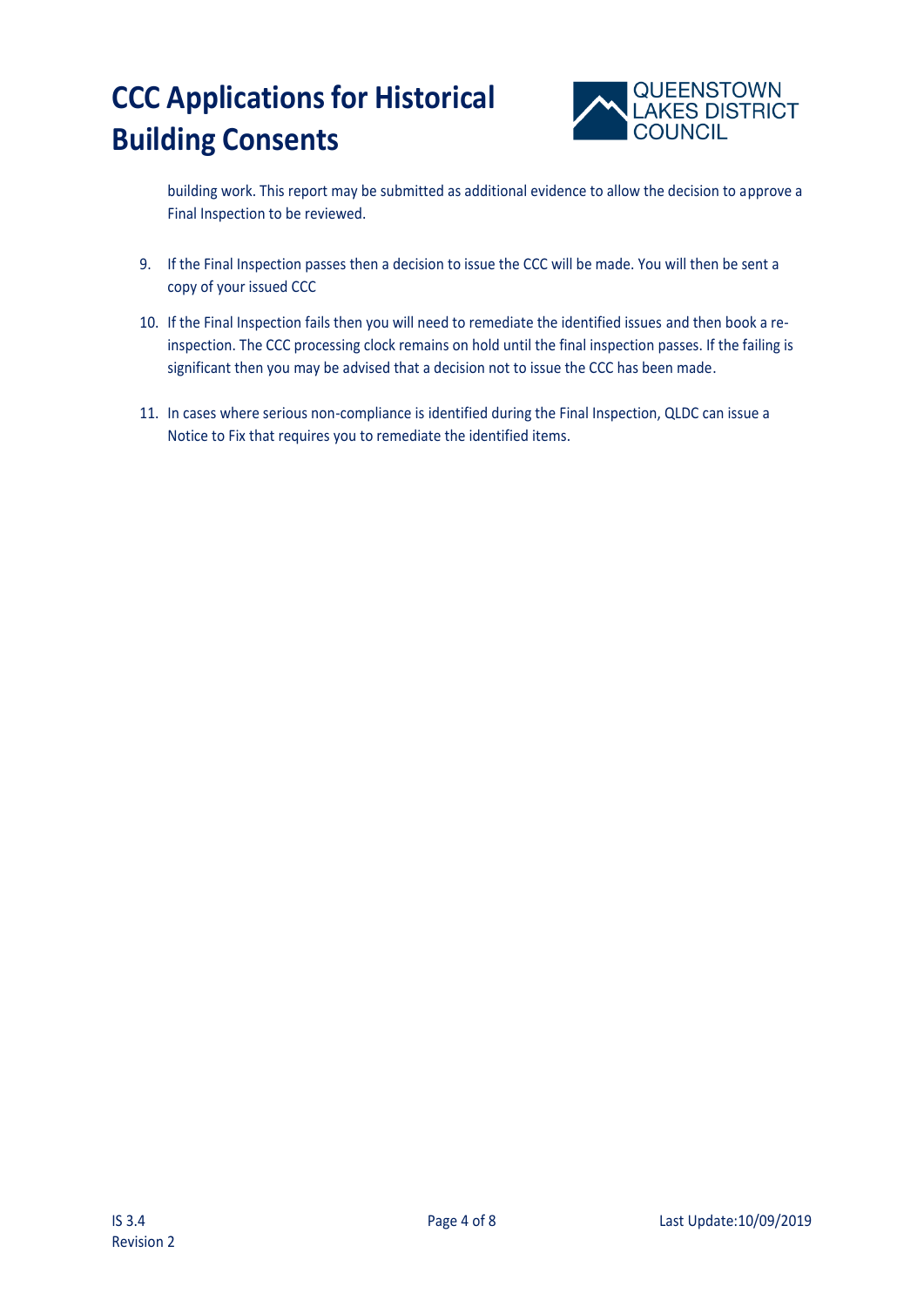

### **Frequently Asked Question**

#### **1. Why is there a need to involve independent "suitably qualified" Building Consultants?**

Historical Building consents often involve work that was completed long ago with little evidence as to whether it was completed correctly. If adequate records are not available to verify the quality of construction then an invasive level of inspection may be required. This could for example involve the removal of wall panels or external wall cladding. QLDC cannot undertake this level of inspection therefore the homeowner will be required to procure the services of an independent suitably qualified consultant to perform the inspection and document the results.

QLDC does not endorse or recommend any specific Building Consultants. However the qualifications of any selected consultant will be assessed when they submit their technical assessment report. As an owner you should investigate before acquiring the services of a consultant to ensure they are suitably qualified. Key considerations should include:

- They must have significant knowledge of the Building Act and NZ Building Code
- They must be experienced in key areas of building design, construction or inspection specifically around weathertightness and structure
- They must also be able to undertake invasive testing
- They should have a suitable qualification, professional registration or industry association e.g:
	- o RICS (Royal Institute of Chartered Surveyors)
	- o NZIBS (New Zealand Institute of Building Surveyors)
	- o CPENG (Chartered Professional Engineer)
	- o BOINZ (Building Official Institute of NZ)

#### 2. **What is a B2 Durability Modification Application**?

It is a formal agreement that is signed by the owner to acknowledge that the durabilityrequirements for specific building elements willmeasuredfromanagreeddate as opposed to from the date the CCC is issued. Typically this will be the date from when a building inspection was completed that provided clear evidence of the workmanship quality e.g. Pre-line.

#### **3. Can I withdraw my CCC Application if the process gets too complicated or costly?**

The owner can choose not to pursue a CCC at any time. If so, the Council will not take further action unless it becomes aware that the building work is potentially dangerous or insanitary as defined in the Building Act. Fees must be paid for work already carried out.

#### **4. What if I don't agree with a refusal to issue CCC?**

If you do not agree with our decision not to issue a CCC then you can apply for a 'determination' from the Ministry of Building, Innovation and Employment (MBIE). A determination considers information provided by the owner and the Council. It will need to cover how the building work complies with the Building Code clauses that apply to the particular project. In most cases, MBIE will engage its own expert to provide an independent assessment of the work. The result of the determination is binding on all parties and will become part of the record for the property. More information about applying for determination, and fees, can be found on the MBIE website:

[https://www.building.govt.nz/resolving-problems/resolution-](https://www.building.govt.nz/resolving-problems/resolution-%20options/determinations/) options/determinations/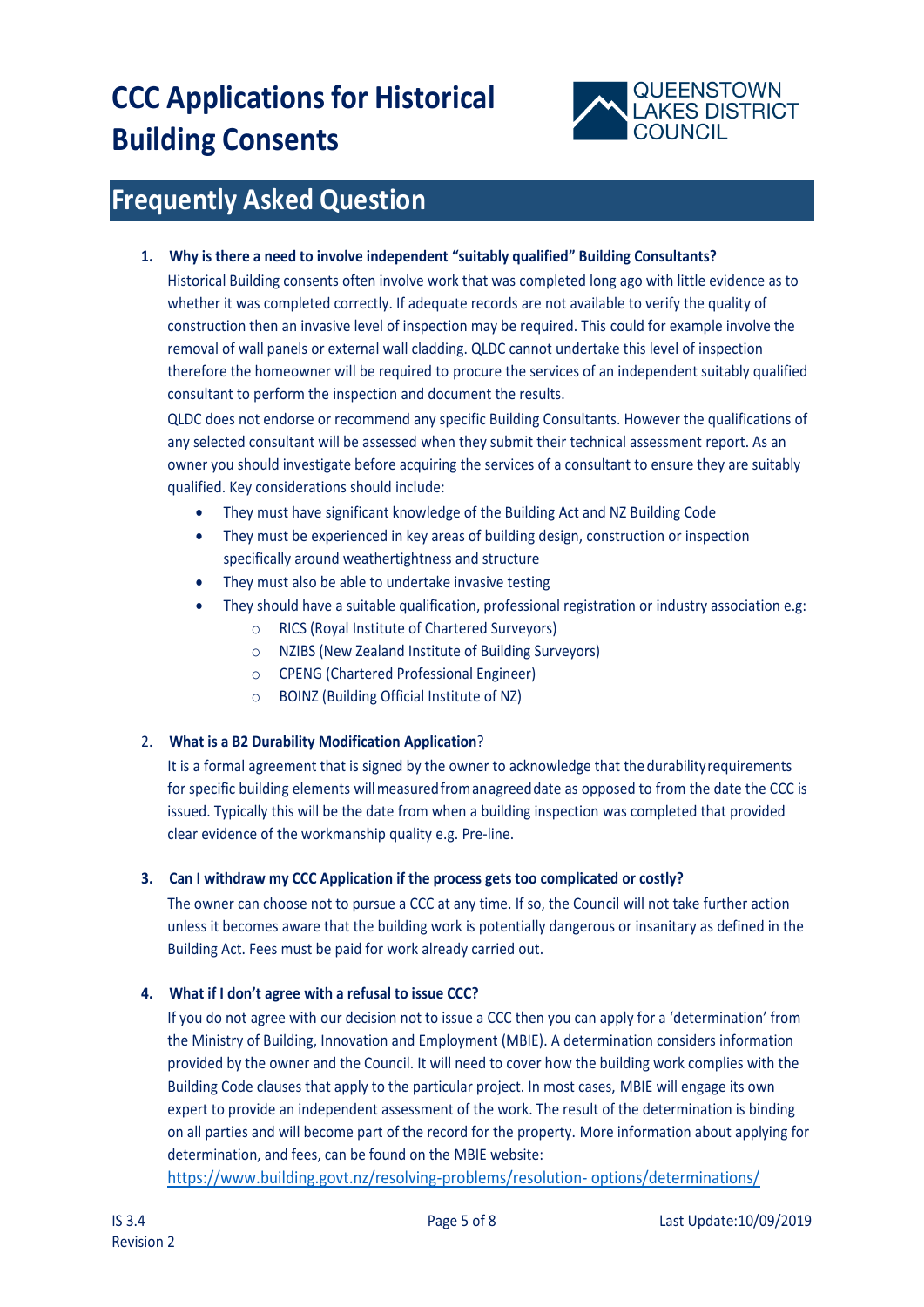

#### **5. What if my building work was completed under a different version of the Building Act?**

For building consents that were issued under the Building Act 1991 (prior to 31 March 2005), the test which must be applied when considering whether to issue a CCC is whether the building work concerned complies with the building code that applied at the time the building consent was granted. This means if the building code has subsequently been amended since the building consent was granted it is not mandatory to have upgraded to that new requirement in order to obtain a CCC.

For building consents issued under the Building Act 2004 (after 31 March 2005) the substantial test is that building work complies with the consent documentation. This test therefore also means it applies to the code at the time the work was consented.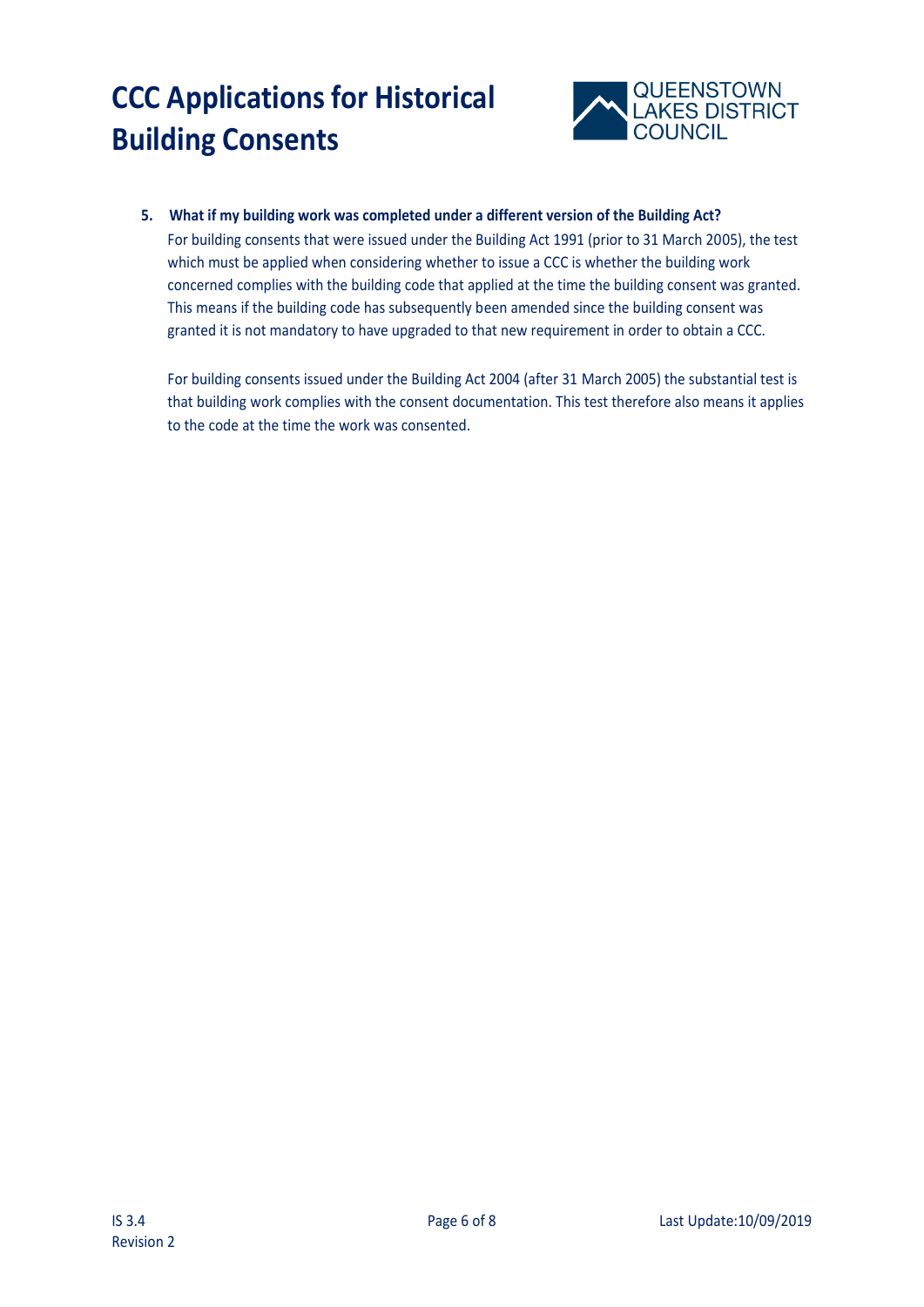

### **Case Study- Example 1**

Tom and Joanne had a free-standing wood burner installed in 2005. The wood burner supplier was responsible for applying for building consent and for taking care of the inspections. In 2010, they decided to put their house on the market and discovered their solid fuel heater building consent did not have a CCC.

Before the Council could issue a CCC, it needed to be satisfied that the work complied at the time the work was inspected and also that it would continue to comply for a further five years (10 years in total from when it was installed). Tom contacted the manufacturer who had guaranteed their woodburner for five years but were not prepared to guarantee that it would continue to comply for the extra five years.

Tom discussed the situation with the buyers who advised they planned to take the woodburner out and install a heat pump. Tom informed the Council the woodburner was to be removed and the sale proceeded.



### **Case Study- Example 2**

Sarah bought a two-bedroom house from a property developer in 1999 and later decided to put the house on the market. A prospective purchaser got a Land Information Memorandum for the property, which showed the house did not have a CCC.

Sarah submitted a CCC application however she was advised the CCC would be refused as there was insufficient information to support the approval of the CCC. She was advised that an independent building inspection report would be required due to the level of invasive inspection required. Sarah engaged a member of the NZ Institute of Building Surveyors to inspect the house and provide a report about its compliance with the Building Code. The report highlighted some areas of non-compliance and provided a list of remedial work that needed to achieve compliance with the original building consent. Sarah engaged the services of a Licensed Building Practitioner to complete this remedial work.

Sarah resubmitted her CCC application along with the Inspection report and the Producer Statements and Electrical Certification she had on file. Council officers reviewed the information and decided to accept the CCC application. She booked a final inspection and the Council inspectors were able to verify that the report was an accurate representation of the property. Because of the age of the work, the Council asked Sarah to submit an application form to modify the durability period (AF MW).

In her AF WM application, Sarah confirmed the house was complete when she purchased it and proposed the durability requirement should start in 1999. The Council was able to check the inspection records for the property and agreed with this date and granted the amendment. The Council then issued a CCC for the work which included the modification for durability.